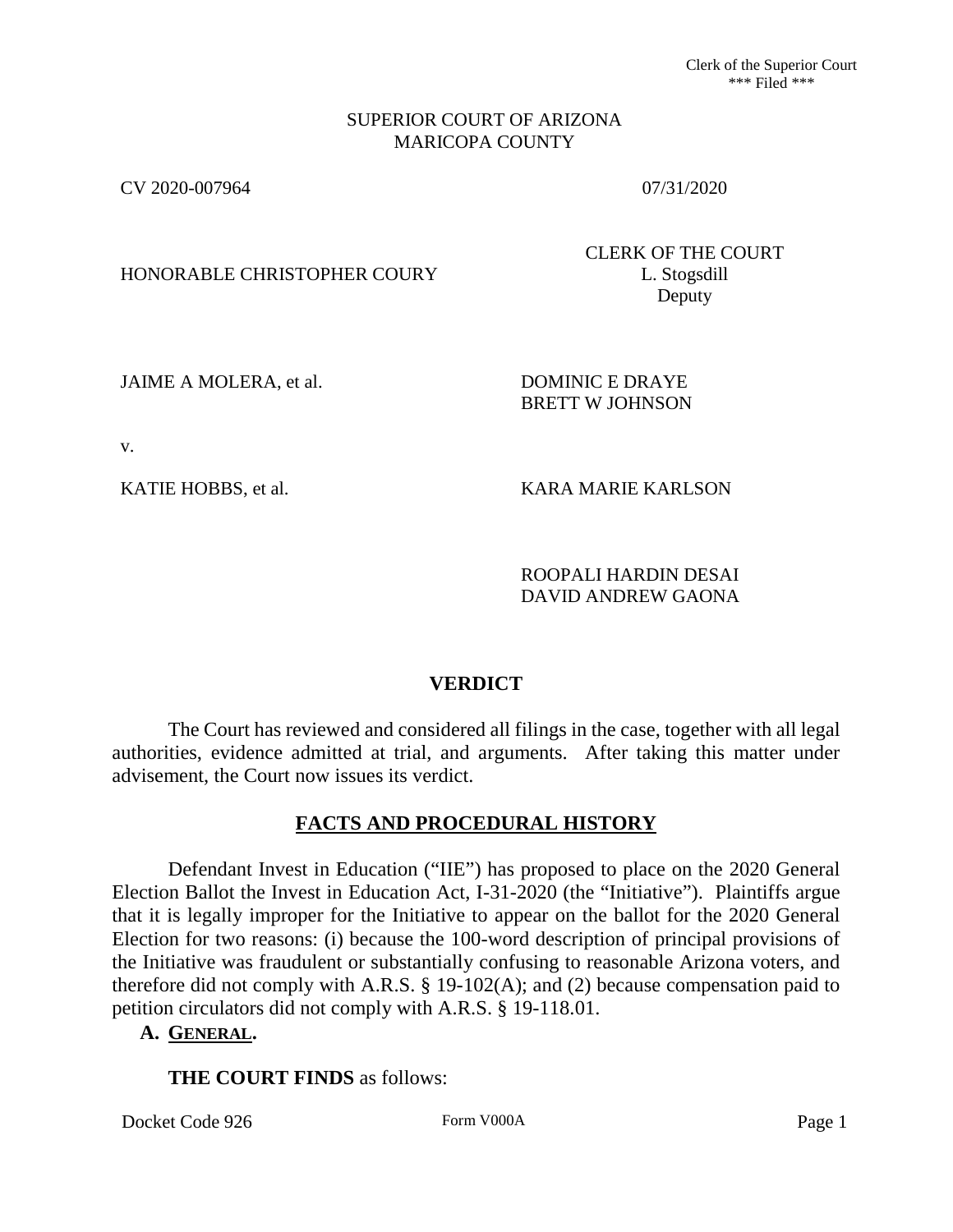- 1. Count I of Plaintiffs' Complaint seeks declaratory relief. Arizona's Declaratory Judgment Act is codified at A.R.S. § 12-1831, *et seq.* An actual and justiciable controversy exists, and such judgment or decree will terminate the uncertainty and controversy giving rise to this proceeding. A.R.S. § 12-1836.
- 2. Count II of Plaintiffs' Complaint seeks injunctive relief. Injunctive relief is properly entered where the party applying for the injunction is entitled to the relief demanded and that such relief requires the restraint of a prejudicial act, or when it appears that a party is about to act in violation of rights of the applicant so as to render the judgment ineffectual, or when the applicant is entitled to an injunction under the principles of equity. A.R.S. § 12-1801
- 3. Count III of Plaintiffs' Complaint seeks a writ of mandamus. A.R.S. § 12-2021 establishes that this Court may issue writs of mandamus, and specifically provides: "A writ of mandamus may be issued by the supreme or superior court to any person, inferior tribunal, corporation or board, though the governor or other state officer is a member thereof, on the verified complaint of the party beneficially interested, to compel, when there is not a plain, adequate and speedy remedy at law, performance of an act which the law specially imposes as a duty resulting from an office, trust or station, or to compel the admission of a party to the use and enjoyment of a right or office to which he is entitled and from which he is unlawfully precluded by such inferior tribunal, corporation, board or person." Relief previously obtained through a writ of mandamus must now be obtained in a Special Action. Rule 1(a), *Arizona Special Action Rules of Procedure.* A special action is appropriately taken where, as here, no equally "plain, speedy and adequate remedy by appeal exists." *Id.*; *Andrews v. Willrich*, 200 Ariz. 533, 535 (App. 2002).
- 4. This Court has jurisdiction and venue is proper.
- 5. Plaintiffs have standing. Under Arizona law, "[a]ny person may contest the validity of an initiative . . . [and] may seek to enjoin the secretary of state or other officer from certifying or printing the official ballot for the election that will include the proposed initiative or referendum and to enjoin the certification or printing of the ballot." A.R.S. § 19-122.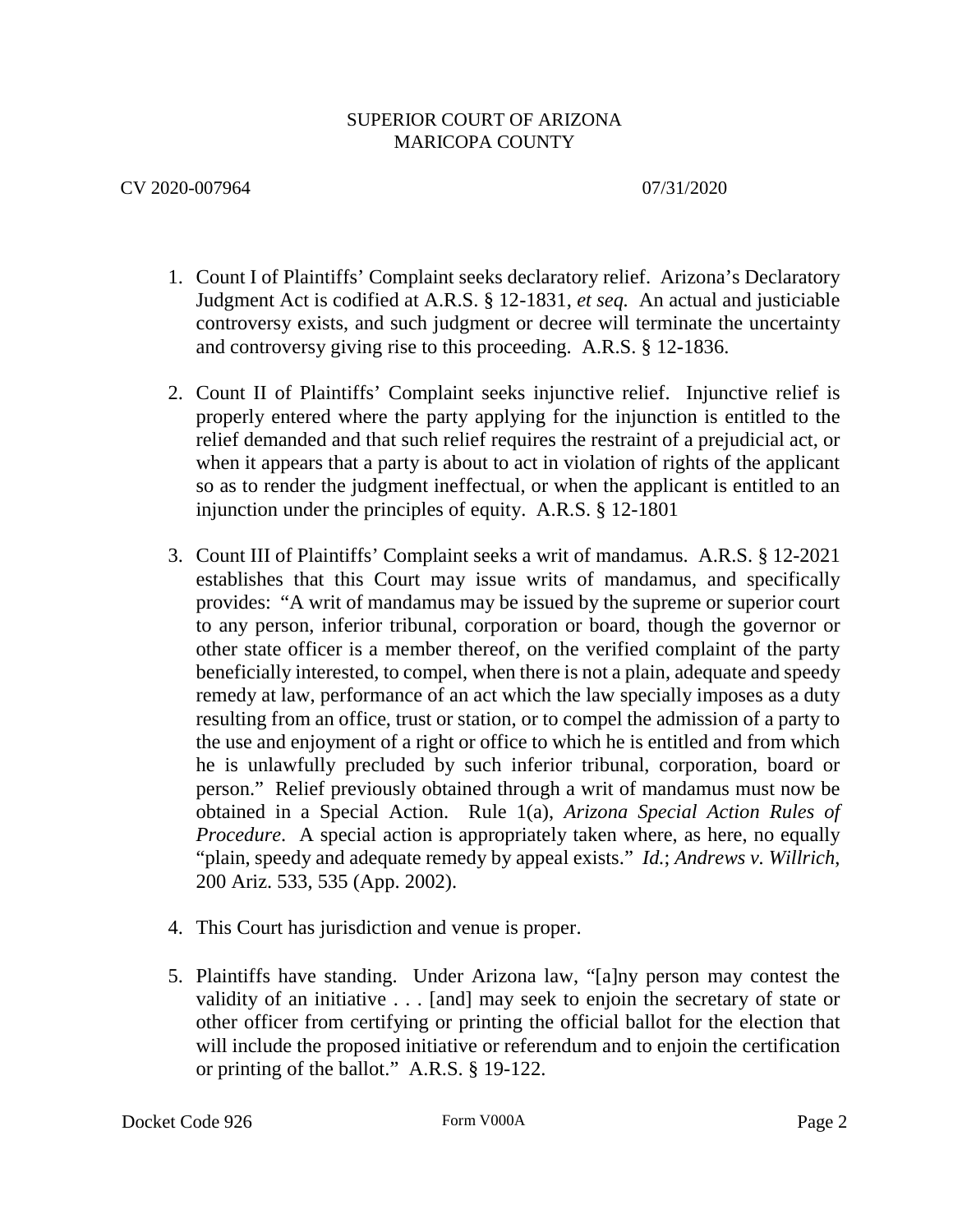CV 2020-007964 07/31/2020

# **B. THE INITIATIVE'S 100-WORD SUMMARY.**

A.R.S. § 19-102(A) requires proponents of an initiative to insert on the petition sheets ". . . a description of no more than one hundred words of the principal provisions of the proposed measure . . . ." The Arizona Supreme Court, when interpreting and applying this statute in 2018, instructed as follows:

The description need not be impartial. *See Save Our Vote, Opposing C-03- 2012 v. Bennett*, 231 Ariz. 145, 152 ¶ 28, 291 P.3d 342, 349 (2013). Nor must the description detail every provision, as the statutorily required disclaimer acknowledges. [A.R.S.] § 19-102(A). However, the description will require us to invalidate the petition if "it is fraudulent or creates a significant danger of confusion or unfairness." *Save Our Vote*, 231 Ariz. at 152 ¶ 26, 291 P.3d at 349 (citation omitted).

*Molera v. Reagan*, 245 Ariz. 291, 295 ¶13 (2018). Consequently, for Plaintiffs to prevail, the Court must conclude that the 100-word description of the Initiative's principal provisions is either fraudulent or creates a significant danger of confusion or unfairness for a reasonable Arizona voter. When doing so, the Court must "consider the meaning a reasonable person would ascribe" to the 100-word description in context. *Ariz. Chapter of the Associated Gen. Contractors of America v. City of Phoenix*, 247 Ariz. 45, 48 (2019). The legal standard enumerated in *Molera* is an objective, fact-intensive standard. Although the legal standard focuses on whether a description would create a significant danger of confusion or unfairness to *a reasonable Arizona voter*, it does not require proof that a description would create a significant danger of confusion or unfairness to *all reasonable Arizona voters.*

# **THE COURT FINDS** as follows:

6. The 100-word description of the Initiative states:

The Invest in Education Act provides additional funding for public education by establishing a 3.5% surcharge on taxable income above \$250,000 annually for single persons or married persons filing separately, and on taxable income above \$500,000 annually for married persons filing jointly or head of household filers;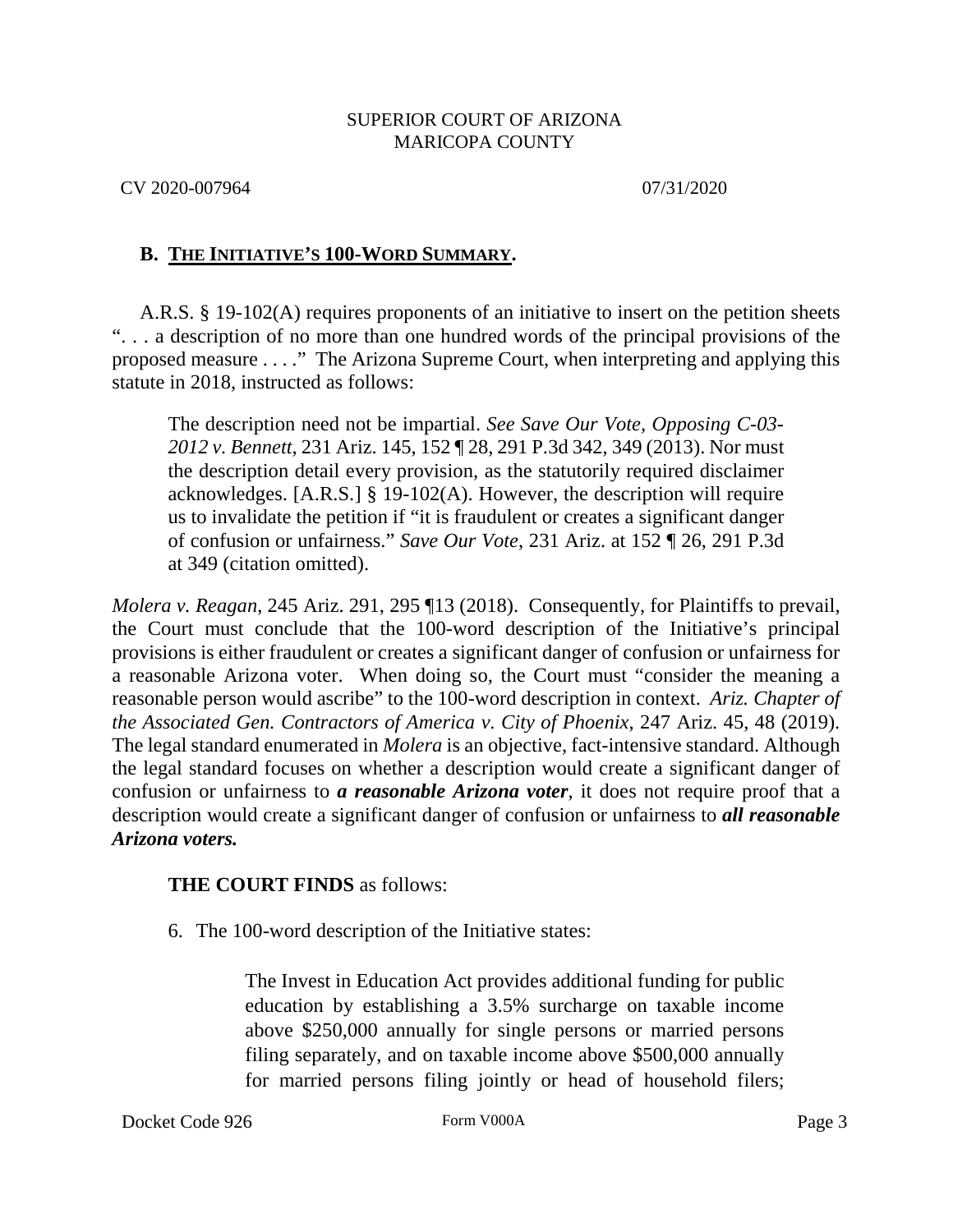## CV 2020-007964 07/31/2020

dedicates additional revenue to (a) hire and increase salaries for teachers, classroom support personnel and student support services personnel, (b) mentoring and retention programs for new classroom teachers, (c) career training and post-secondary preparation programs, (d) Arizona Teachers Academy; amends the Arizona Teachers Academy statute; requires annual accounting of additional revenue.

- 7. The following five provisions (collectively, the "Omitted Provisions") of the Initiative were not included in the 100-word description:
	- a. The percentages of revenues to be distributed to the enumerated groups pursuant to the Initiative (the "Distribution");
	- b. The amount of the increase in the marginal rate of taxation created by the "surcharge" on those who are subject to the "surcharge" (the "Marginal Surcharge Increase");
	- c. The fact that the "surcharge" would apply to business income that was passed along to single and joint tax filers whose taxable income exceed the threshold (the "Business Income Treatment");
	- d. The fact that the Initiative curtails the authority of the Legislature by preventing it from supplanting the revenues raised by the "surcharge" (the "No Supplant Clause"); $<sup>1</sup>$  $<sup>1</sup>$  $<sup>1</sup>$  and</sup>
	- e. The fact that the Initiative attempts to circumvent the local revenue spending limits of Article IX, § 21 of the Arizona Constitution (the "Local Revenue Clause").<sup>[2](#page-3-1)</sup>

<span id="page-3-1"></span><span id="page-3-0"></span><sup>1&</sup>lt;sup>1</sup> <sup>1</sup> Proposed A.R.S. § 15-1284(E) [Exh. 1 at 01-006].

<sup>2</sup> Proposed A.R.S. 15-1285(1) [Exh. 1 at 01-007].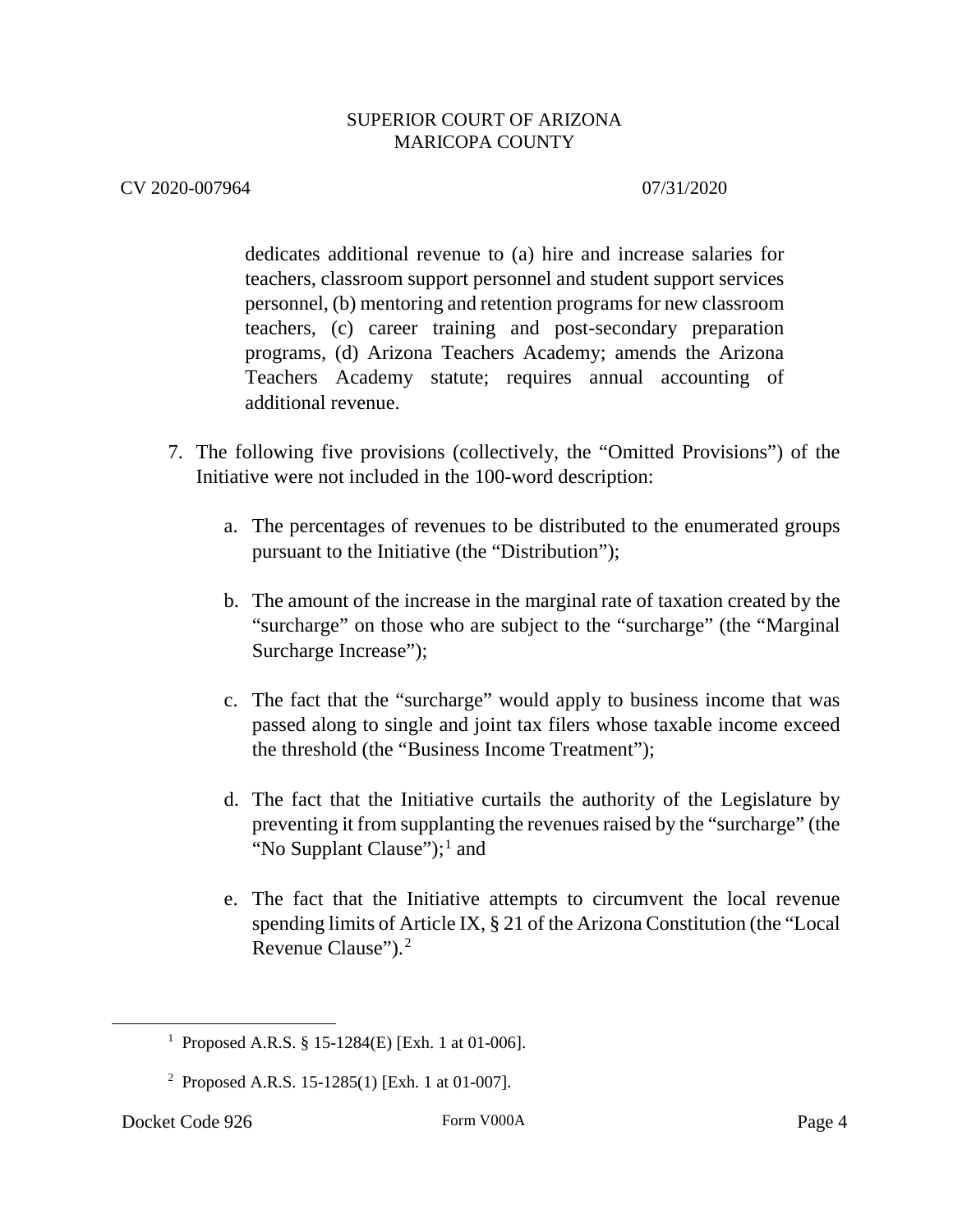- 8. The Arizona Supreme Court has defined a "principal provision" to mean "'most important, consequential or influential,' 'chief,' and 'a matter or thing of primary importance.'" *Molera*, 245 Ariz. at 297 ¶ 24 (quoting *Sklar v. Town of Fountain Hills*, 220 Ariz. at 453). The Arizona Supreme Court further elaborated that the "purpose of the petition description is to inform prospective signers of the measure's principal provisions so they may determine whether to endorse it for the ballot." *Id.* at 297 ¶ 27. The Arizona Supreme Court went on to explain in *Molera* how enforcement of the 100-word description protects Arizona voters: "Our failure to determine whether the description omits a principal provision before the measure appears on the ballot would reward sloppy or even deceptive drafting, and would render the statutory transparency requirement meaningless because it would allow a measure to proceed even if voters signing the petition were not made aware of principal provisions." *Id*. at 298 ¶ 27.
- 9. Each of the Omitted Provisions is a principal provision.
	- a. The Distribution of the funds generated by the Initiative is a principal provision. How the money was going to be disbursed – and to whom it would be paid – are consequential matters of importance. The 100-word description, however, omits the fact that 50% of the funds were to be paid to "teachers, classroom support personnel and student support services personnel." To some reasonable voters, devoting 50% of the money generated by the Initiative directly to teacher salaries may have sounded too rich; to other reasonable voters, devoting 50% of the money raised directly to teacher salaries may have sounded too modest.<sup>[3](#page-4-0)</sup> The failure to disclose the Distribution in the 100-word description constitutes the omission of a principal provision.
	- b. The Marginal Surcharge Increase is a principal provision of the Initiative. The Arizona Supreme Court directly addressed this in *Molera* when it

<span id="page-4-0"></span><sup>&</sup>lt;sup>3</sup> The Court notes that, when recruiting other circulators for the Initiative, Colby Jensen (a professional circulator brought to Arizona from Oregon to gather signatures for the Initiative and other ballot measures), advertised on Craigslist: "Arizona's teachers earn less than they do in 45 other states. They need our help!" [Exh. 7] That a non-resident was advertising the need to increase salaries for teachers evidences the materiality of the Distribution.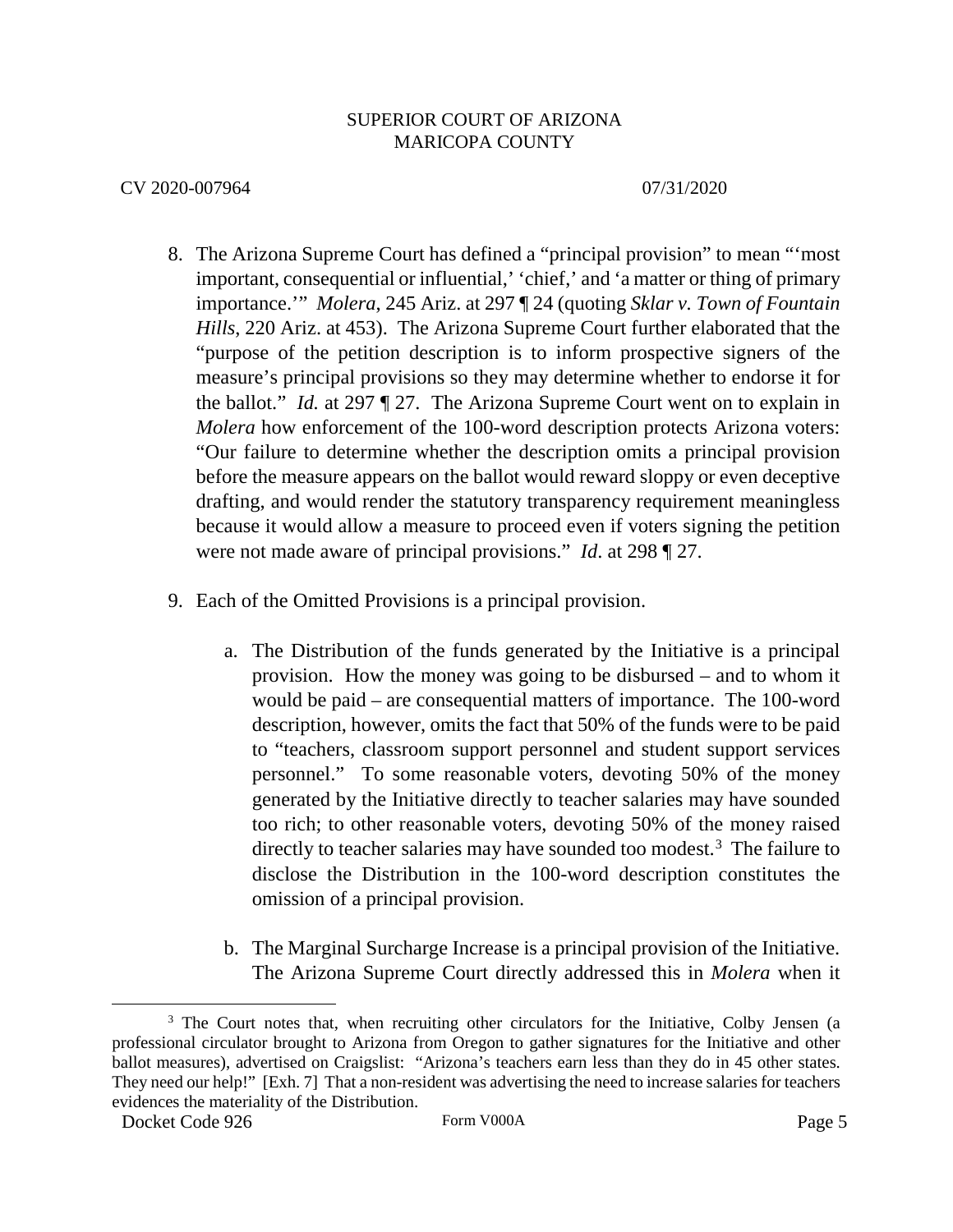#### CV 2020-007964 07/31/2020

noted: "The petition's description of the magnitude of the tax increase on wealthy taxpayers 'creates a significant danger of confusion.' (citation omitted) The petition description stated that the measure would increase taxes on wealthy Arizonans by 3.46% and 4.46%, which on its face seems modest. However, the affected tax rates would actually increase by seventy-six and ninety-eight percent, respectively. This difference is so significant that it could materially affect whether a person would sign the petition, as it is one thing to increase someone's taxes between three and four percent and another to nearly double them." 245 Ariz. at 298 ¶ 29. IIE, however, disregarded *Molera* and tried again to couch this significant marginal tax increase in terms of "modest" percentages ("a 3.5% surcharge on taxable income"). Here, as in *Molera*, the 100-word description does not inform signers that the "surcharge" would increase the marginal tax rate on those subject to the "surcharge" by 77.7%. The failure to disclose the Marginal Surcharge Increase constitutes an omission of a principal provision.[4](#page-5-0)

c. The Business Income Treatment is a principal provision of the Initiative. Under applicable tax law, income generated by businesses – sole proprietorships, limited liability companies, S-corporations, and partnerships – that is not paid at the business level "passes-through" to individuals and is captured as taxable income of the business owners. This "pass-through" business income is taxed at the individual level. The 100-word description does not alert signers that this "pass-through" "business" income would be subject to the "surcharge" if it was part of an individual or married couple's taxable income exceeding the

<span id="page-5-0"></span><sup>4</sup> The Court notes that Defendant IIE's expert, Dr. Jon. Krosnick, when directly questioned by the Court, admitted that failing to include a marginal tax rate above a threshold was one factor making a statement confusing to people. Dr. Krosnick's testimony was focused on a survey of registered Arizona voters. It is a distinction without a difference that the confusion about which Dr. Krosnick testified involved Arizona voters completing a survey about a ballot measure, as opposed to signing a petition to support a ballot measure.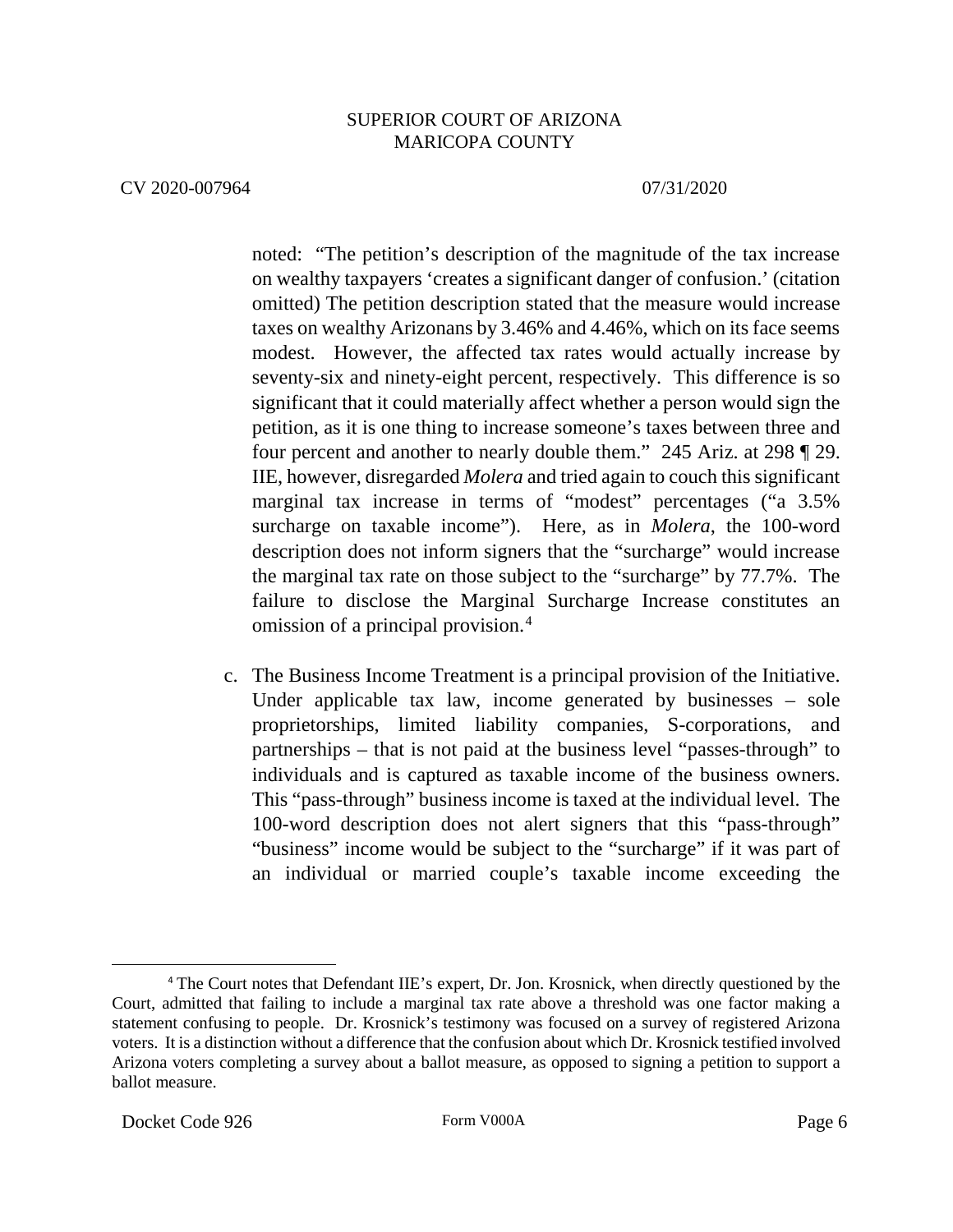#### CV 2020-007964 07/31/2020

applicable threshold. For this Initiative – one creating a "surcharge" – the income subject to the "surcharge" is a principal provision.<sup>[5](#page-6-0)</sup>

- d. The "No Supplant Clause<sup>[6](#page-6-1)</sup>" is a principal provision of the Initiative. Although Arizona's Voter Protection Act would protect monies raised from the "surcharge" from being swept by the Arizona Legislature to other areas of government, IIE drafted the Initiative to ensure that the Legislature could not reduce, or supplant, *other* money for public education because of the funds raised pursuant to the "surcharge." The No Supplant Clause, therefore, limits the power and authority of the Arizona Legislature. Curtailing the discretion, authority, and operations of the Legislature as it relates to funding public education – a function of the Legislature pursuant to Article IV,  $\S 9$  of the Arizona Constitution – is a principal provision. The failure to refer to the No Supplant Clause in the 100-word description constitutes an omission of a principal provision.
- e. The Local Revenue Clause is a principal provision of the Initiative. Article IX, § 21 of the Arizona Constitution establishes aggregate expenditure limits for school districts. These limits, based on cost-ofliving adjustments and student population changes, apply to "receipts of any kind whatsoever received by or for the account of a school district." Arizona Constitution, Art. IX, Sec.  $21(4)(c)$ .<sup>[7](#page-6-2)</sup> Again, the Initiative's mandate to raise and spend funds, notwithstanding the Article IX, § 21 limits, is principal provisions. The complete failure to mention Article IX, § 21 limits, or local revenues, in the 100-word description constitutes an omission of a principal provision.

<span id="page-6-0"></span> <sup>5</sup> Although the factual testimony of Plaintiff's expert, Jim Rounds, was considered, the Court did not need to, and therefore did not, consider the expert opinions of Mr. Rounds when making this decision. Defendant IIE's Rule 702 motion to strike, therefore, is denied as moot.

<span id="page-6-1"></span><sup>6</sup> Under the Initiative, the Legislature "may not supplant, replace or cause a reduction in other funding sources." Proposed A.R.S. § 15-1284(E) [Exh. 1 at 01-006]

<span id="page-6-2"></span>Docket Code 926 Form V000A Form V000A Page 7  $7$  The Initiative's proponents submitted the Initiative to Legislative Council, and were informed of the possible unconstitutionality of the terms inconsistent with Art. IX, Sec. 21. [Exh. 2]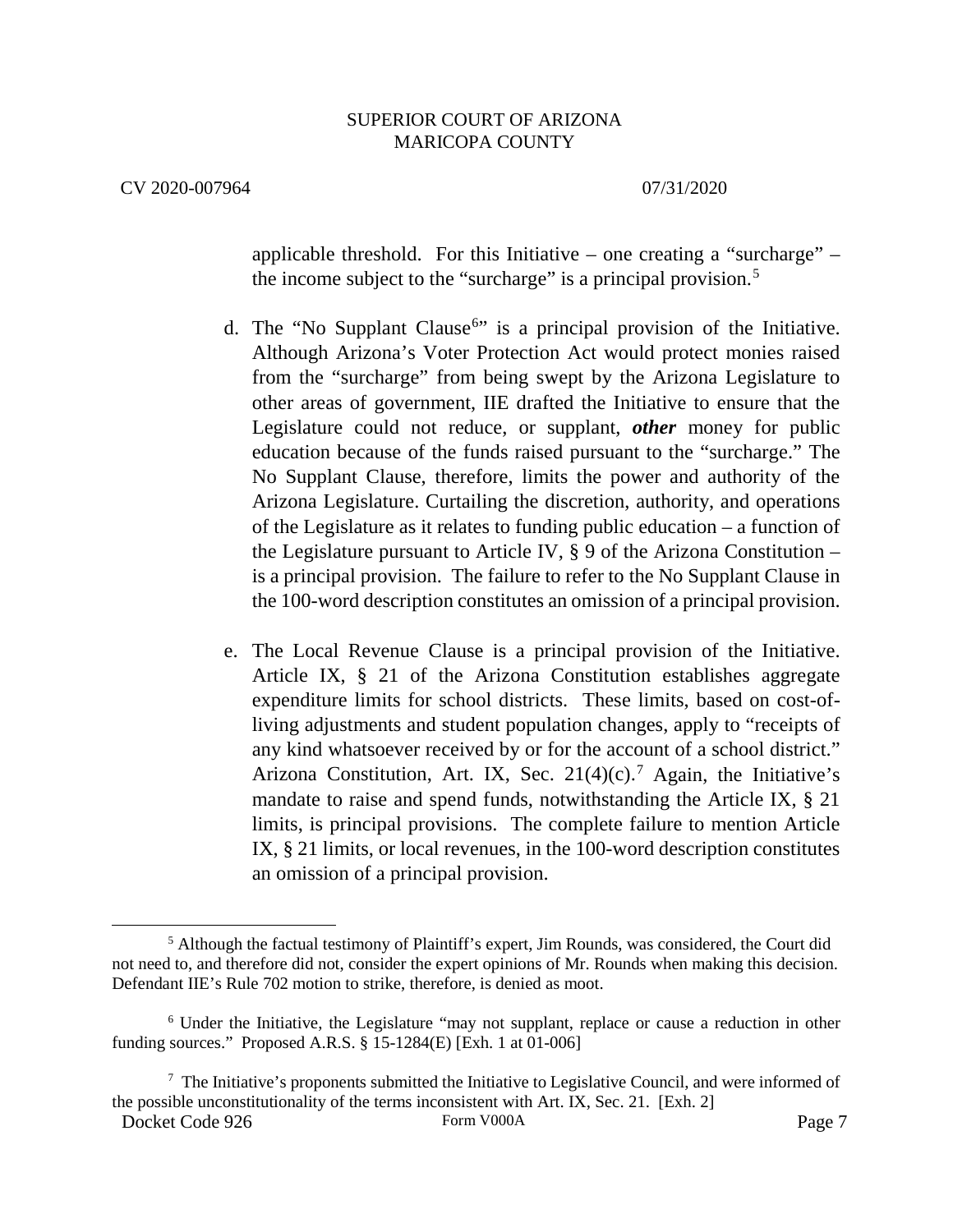- 10.Each of the Omitted Provisions, standing alone, fails to comply with A.R.S. §  $19-102(A)$ .
- 11.The failure to include each Omitted Provision, standing alone, in the 100-word description created a significant danger of confusion or unfairness to a reasonable Arizona voter. Omitting the Distribution created a substantial danger of confusion to a reasonable Arizona voter who may believe that more or less than 50% of the funds raised would be used to increase teacher salaries (for example, that substantially all money raised by this Initiative would fund increased teacher salaries). Omitting any reference to the Marginal Surcharge Increase created a substantial danger of confusion to reasonable Arizona voter about how profoundly taxes are being increased for those paying the "surcharge." Omitting any reference to Business Income Treatment created the substantial danger that a reasonable Arizona voter failed to appreciate that business "pass-through" income would be subject to this new tax. Omitting any reference to the No Supplant Clause created the substantial danger of confusion for a reasonable Arizona voter, who would not be put on notice that the Initiative limited Legislative discretion and authority when funding education. And, omitting any reference to the Local Revenue Clause created the substantial danger of confusion for a reasonable Arizona voter, who might not appreciate the limits imposed by the Local Revenue Clause in the Arizona Constitution, and/or appreciate that the Initiative was an attempt to change and/or circumvent Constitutional spending limits.
- 12. Failing to include all the Omitted Provisions, in the aggregate, creates a significant danger of confusion or unfairness to a reasonable Arizona voter.
- 13.The 100-word description is misleading by its omission of principal provisions.
- 14.In addition to omissions, the use of the term "surcharge" in the 100-word description created a substantial likelihood of confusion for a reasonable Arizona voter. In 2018, IIE was afforded a luxury few litigants receive: an Arizona Supreme Court decision discussing how to phrase the proposed tax increase. *Molera*, 245 Ariz. at 298, ¶ 29. Instead of using the phrasing that had been blessed by the Arizona Supreme Court, IIE chose to use different language,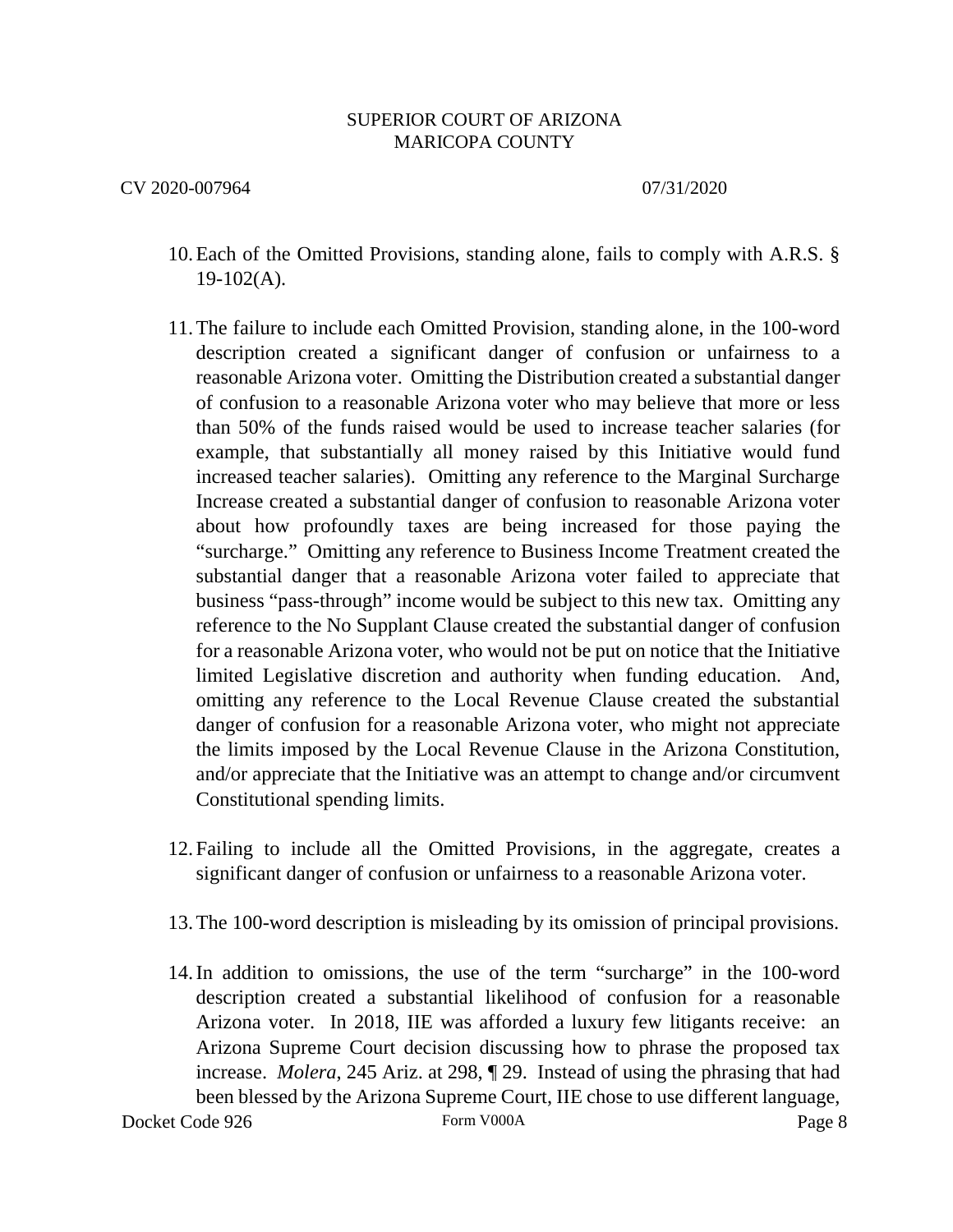#### CV 2020-007964 07/31/2020

as was its right. Rather than calling this a tax increase, IIE used the phrase "surcharge" – an undefined term that has been used in only two other tax laws in Arizona. Under Arizona law, "[w]here the description lends itself to two sharply divergent interpretations with very different and significant ramifications, the danger of confusion is sufficiently great that it undermines any assurance that the voters received adequate notice of what they were signing." *Id.* at  $\llbracket 31$ . Although the use of the term "3.5% surcharge on taxable income" may be perfectly understood by some Arizona voters to be permanently adding 3.5 percentage points to the taxation rate – an increase 77.7% in the tax rate on taxable income above the threshhold – others reasonable Arizona voters may understand a "surcharge" to mean a temporary tax, or to mean a modest 3.5% increase of the existing tax rate. The use of the term "surcharge" creates a substantial likelihood of confusion for a reasonable Arizona voter.

- 15.In an attempt to salvage the 100-word description, Defendant IIE argues that people signing the petition for the Initiative simply could have read the actual language of the full text. This argument is unpersuasive for two reasons:
	- a. The Arizona Supreme Court has rejected this argument expressly in *Molera*, noting: "To hold that such a confusing description is permissible because the truth may be discovered in the many pages of the initiative, or that the proponents actually intended something different from what the words they chose to use indicate, is to eviscerate the description requirement and its important purposes of transparency, fairness and disclosure." 245 Ariz. at 299 ¶ 32.
	- b. If a reasonable Arizona voter was inclined to read all 9 pages of the Initiative, review of the proposed Initiative likely would begin on page 1, with the "Findings and declaration of purpose" section. <sup>[8](#page-8-0)</sup> Reviewing this

 <sup>8</sup> This section provides as follows:

<span id="page-8-0"></span>Docket Code 926 Form V000A Form V000A Page 9 "The People of the State of Arizona find and declare as follows: (1) All Arizona students deserve a certified, qualified teacher in their classrooms and to learn in the safest possible environment, (2) Years of underfunding by the Arizona Legislature have led to crisis-level teacher shortages and woefully inadequate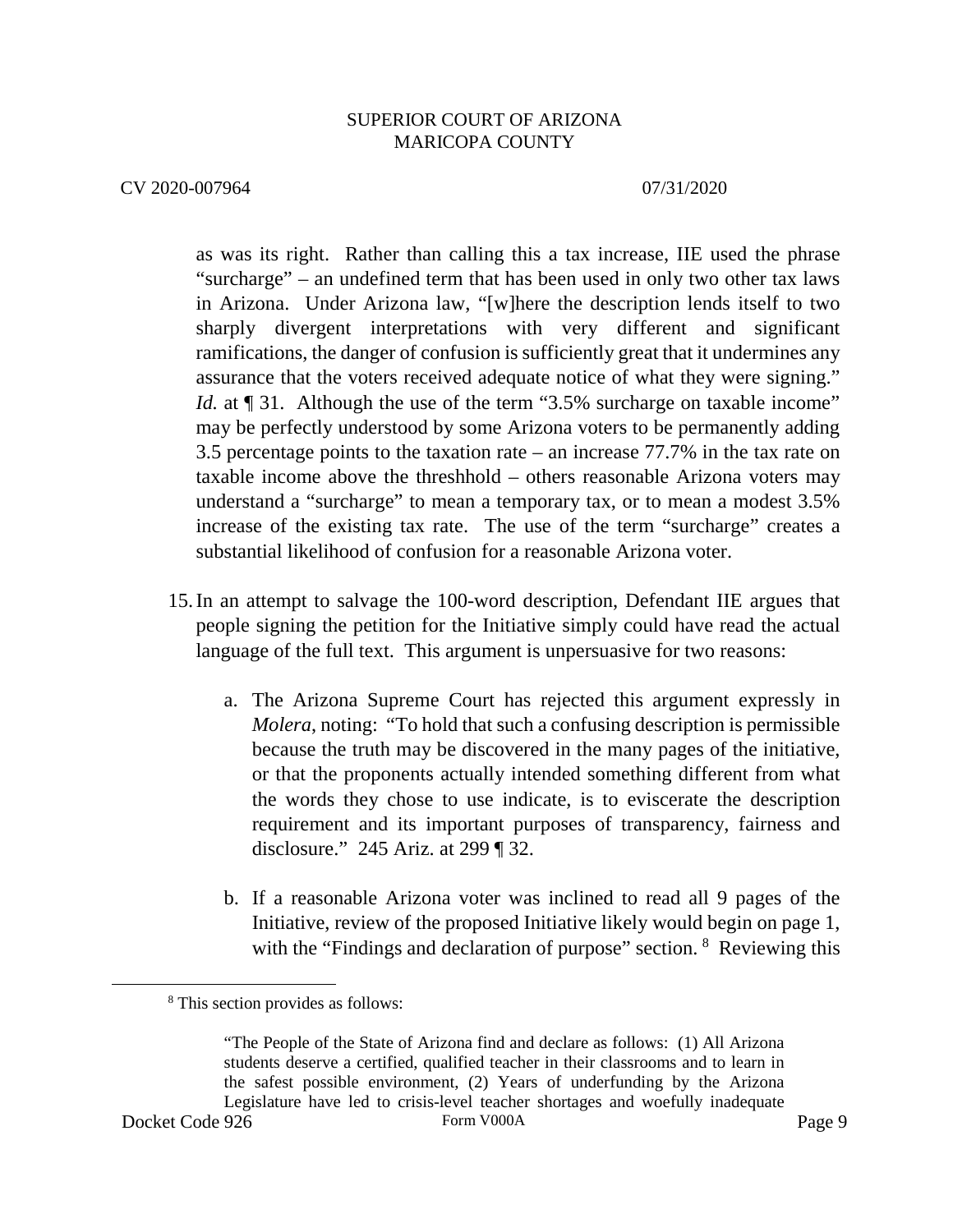#### CV 2020-007964 07/31/2020

section magnifies the significant risk of confusion resulting from the failure to mention the Omitted Provisions in the 100-word description – most notably with respect to the omission of the Distribution and No Supplant Clause of the Initiative. Review of the "Findings and declaration of purpose" section at the beginning of the Initiative gives the distinct impression that money is being raised for teachers – who are mentioned in each of the three numbered paragraphs. Nothing in the "Findings and declaration of purpose" section offers any indication to a reasonable Arizona voter that no more than 50% of the revenues being raised would be used for classroom teacher<sup>[9](#page-9-0)</sup> salaries, nor is there any indication of a change to the structure of Legislative authority and discretion as it relates to school funding.

16.The 100-word description fails to comply with A.R.S. § 19-102(A). Plaintiff's objection to the Initiative's 100-word description has been proven.

# **C. COMPENSATION OF PETITION CIRCULATORS.**

A.R.S. § 19-118.01(A) provides in pertinent part: "A person shall not pay or receive money or any other thing of value *based on the number of signatures collected* on a statewide initiative or referendum petition." (Emphasis added.) This statute is not ambiguous. The Court affirms its prior ruling that the plain language of the statute will be applied in this case.

# **THE COURT FINDS** as follows:

17.Hourly baseline salaries for petition circulators do not violate A.R.S. § 19-  $118.01(A)$ . Paying a circulator by the hour or by the day is consistent with this

support services. (3) Additional permanent funding is needed to develop, recruit and retain qualified teachers, hire counselors, close the achievement gap, improve career and vocational education for Arizona students, prepare Arizona students for good jobs and careers and meet Arizona employers' need for a skilled workforce."

<span id="page-9-0"></span><sup>9</sup> Given the definition of "teacher" in the Initiative, it is highly likely that less than 50% of the money raised by this proposed "surcharge" would end up in the salaries of actual classroom teachers as they are commonly understood in the common vernacular.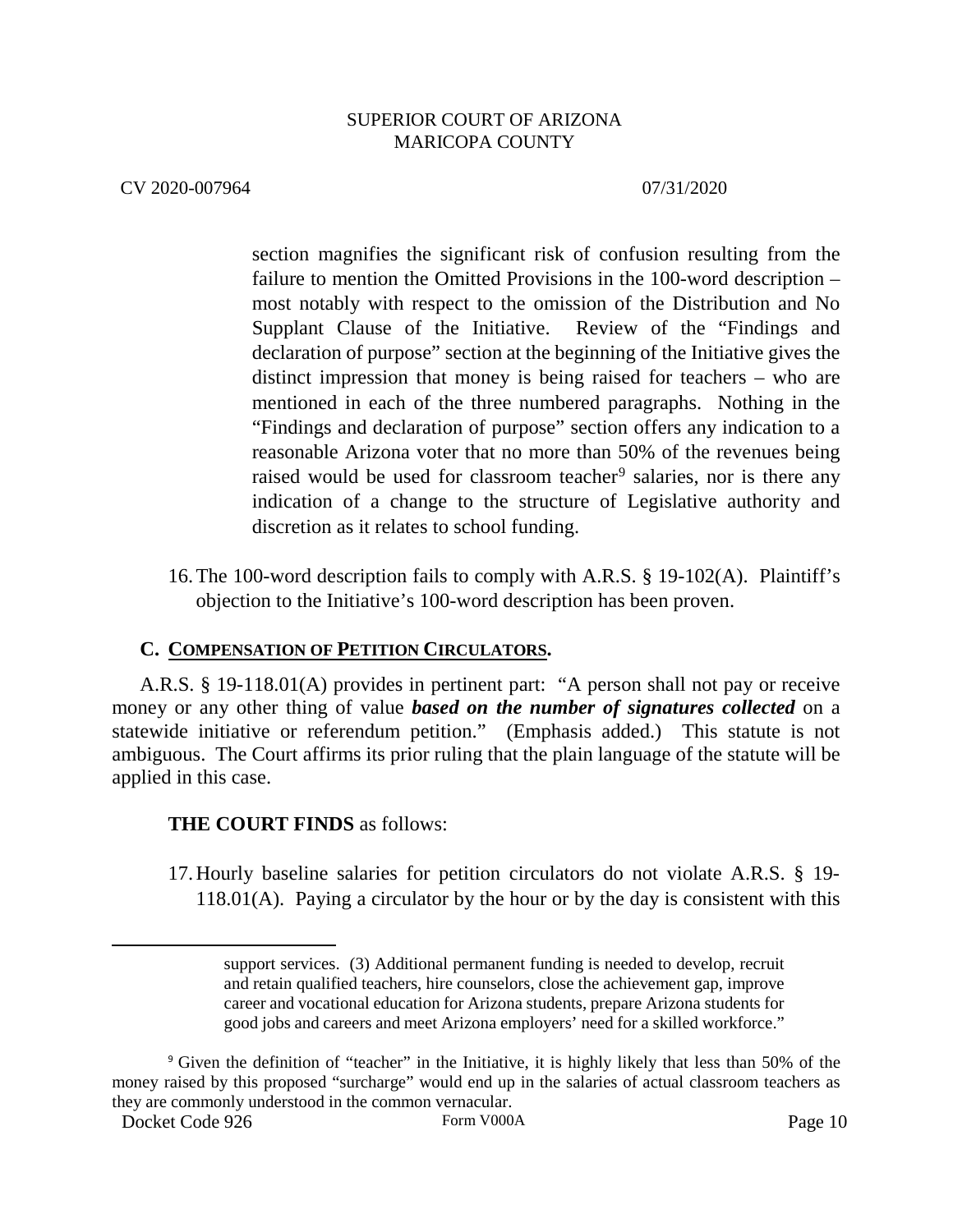CV 2020-007964 07/31/2020

standard. Similarly, it is legitimate to increase, *in advance*, the compensation paid to a petition circulator. Like any other employer, if an employee (a petition circulator) previously has performed job responsibilities well and in accordance with company policy, an employer is within its right to exercise discretion and increase future hourly compensation. Plaintiffs have failed to prove that pay raises were automatic and not discretionary. Likewise, it is absolutely appropriate to decrease the compensation (or terminate employment) for employees who have failed to perform their job responsibilities. Nothing about these standard employment decisions offends A.R.S. § 19-118.01(A).

- 18. Plaintiffs have not proven that the "spin the wheel" program conducted at the "signature turn-in" events held every Monday in June 2020 violated A.R.S. § 19-118.01(A). There was no correlation to actual number of signatures turned in and a circulator's ability to "spin the wheel." This program appeared to be used to enhance morale among petition circulators, and Plaintiffs have not proven that it was used to compensate for signatures. Similarly, Plaintiffs have not proven that retention and recruitment / referral bonuses were in any way correlated to the number of signatures obtained by a circulator.
- 19. Plaintiffs have proven that several bonus programs utilized by Petition Partners violated A.R.S. § 19-118.01(A) because, under these bonus programs, petition circulators were compensated, in part, based on the number of signatures collected. IIE's agent, Petition Partners, advertised to circulators that eligibility for these bonuses hinged on the number of "sets" – signatures for multiple initiative petitions – that the circulator obtained. Although Petition Partners provided testimony that actual performance was not considered, this testimony is not particularly credible, given the contradictory testimony of the owner of Petition Partners, Andrew Chavez, and his focus on the importance of productivity.
- 20. Petition circulators for the Initiative had the opportunity to earn something of value, above and beyond their hourly salary, based in part on the number of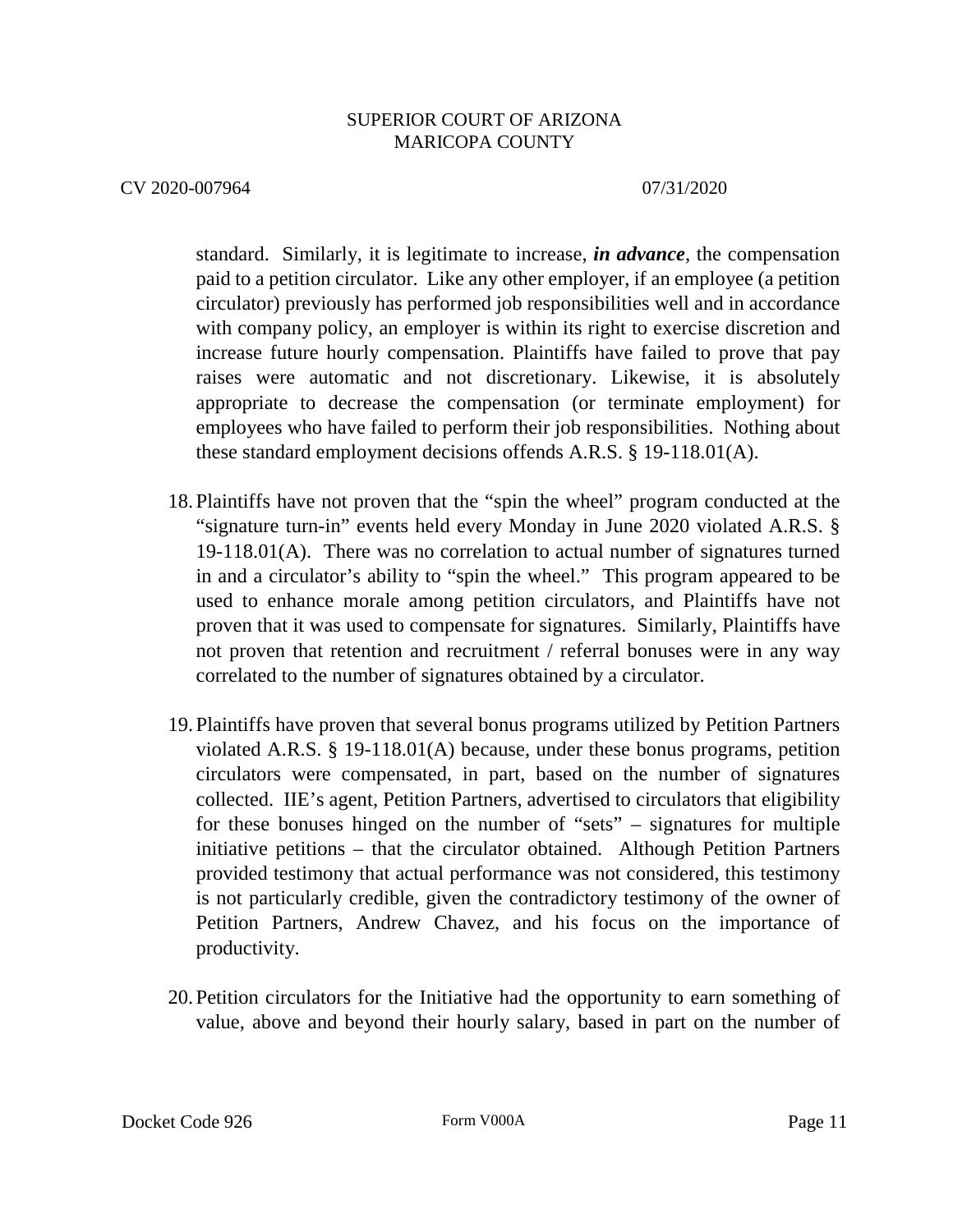CV 2020-007964 07/31/2020

signatures gathered, by participating in the following programs that violate A.R.S. § 19-118.01(A) (the "Offending Programs"):  $10$ 

- i. "Dual for the dollars" / "clash for the cash": This bonus program was a "competition where two circulators dual head to head and see who can collect more signatures during the week." The circulators competed for a cash prize. [Exh. 10 at 10-010 through 10-013]
- ii. Productivity bonuses. [Exh. 10 at 10-019 through 10-021]
- iii. The "2020 …. show me the MONEY" giveaway program. [Exh. 28]
- iv. Weekend warriors. [Exh. 29; Exh. 10 at 10-007]
- 21.Pursuant to A.R.S. § 19-118.01(A), "[s]ignatures that are obtained by a paid circulator who violates this section are void and shall not be counted in determining the legal sufficiency of the petition."
- 22.Plaintiffs argue that *all signatures* obtained by Petition Partners are void unless IIE can prove that paid circulators were not involved in bonus programs. The Court disagrees. The Legislature enacted A.R.S. § 19-118.01(A) to invalidate only the signatures of a "paid circulator"[11](#page-11-1) and not all signatures of *the person paying* the circulator.<sup>[12](#page-11-2)</sup> The plain language of the statute will be applied. Plaintiffs' burden is to prove which circulators were improperly paid.

<span id="page-11-0"></span><sup>&</sup>lt;sup>10</sup> The Court's determination that violations occurred are made using the applicable civil burden of proof. The elevated burden of proof for criminal cases – beyond a reasonable doubt – has not been applied in this case when making findings relating to compliance with A.R.S. § 19-118.01.

<span id="page-11-1"></span><sup>&</sup>lt;sup>11</sup> A "paid circulator" means "a natural person who receives monetary or other compensation for obtaining signatures on a statewide initiative or referendum petition or for circulating statewide initiative or referendum petitions for signatures." A.R.S. § 19-118(A).

<span id="page-11-2"></span><sup>&</sup>lt;sup>12</sup> If the desire exists to invalidate all signatures gathered by a person or company paying improper bonuses, such as those paid in the Offending Programs, legislation is required. The plain language of A.R.S. § 19-118.01 does not compel or permit such widespread invalidation, as written.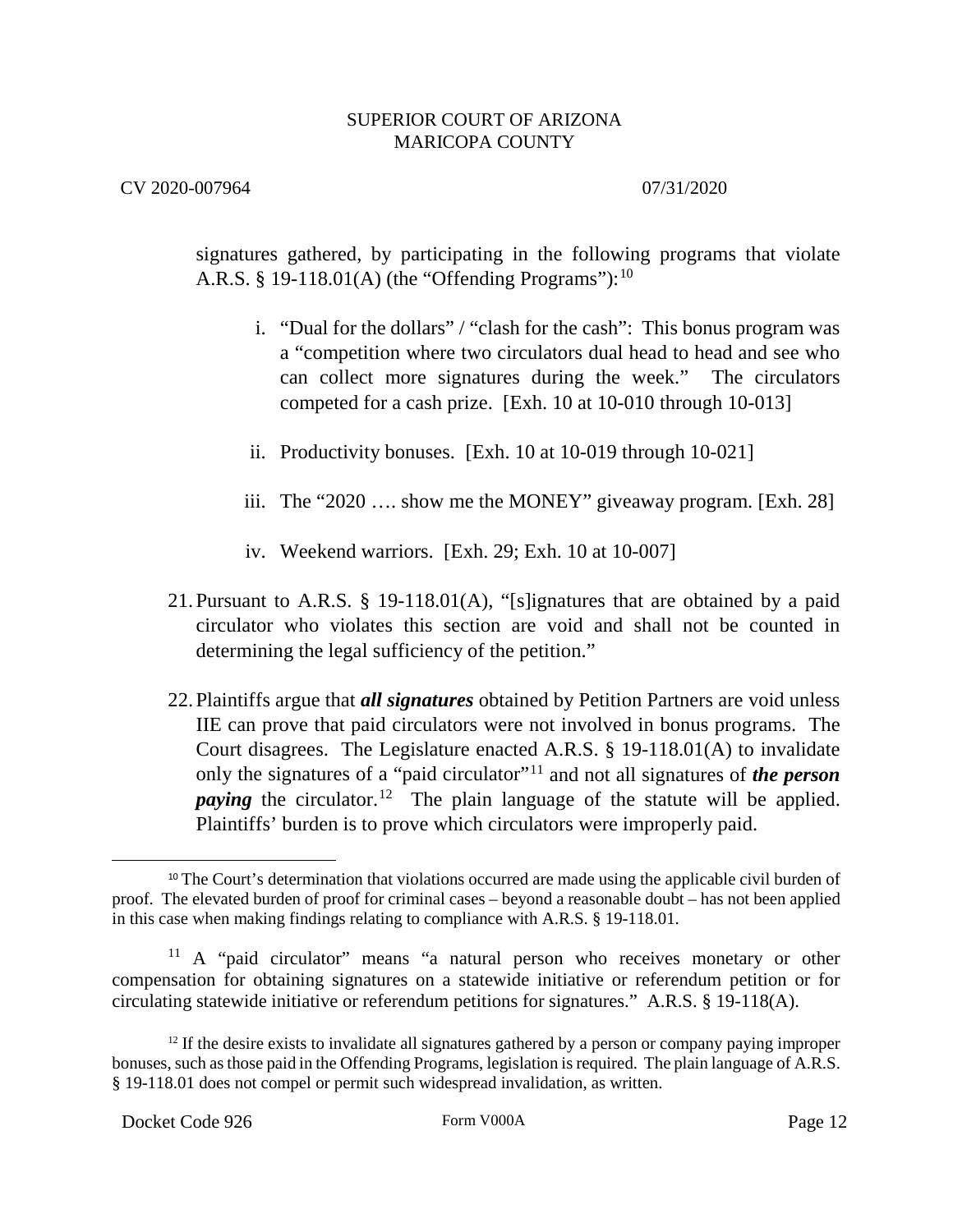- 23.All signatures are presumptively valid. *Kromko v. Superior Court*, 168 Ariz. 51, 58 (1991). Plaintiffs have the burden to prove which signatures are invalid because paid circulators had their compensation linked to the number of signatures obtained. This is not the burden of the Defendants.
- 24. Plaintiffs have overcome the presumption of validity with respect to all paid circulators who received bonus money from participating in the Offending Programs. Because paycheck stubs do not identify whether bonuses paid by Petition Partners resulted from Offending Programs, or other programs which paid acceptable bonuses to circulators, the Court is left to consider Petition Partners' "Payroll Prep Sheets."
- 25. Petition Partners compensated circulators weekly. Consequently, because Plaintiffs have overcome the presumption of validity, all signatures gathered by a circulator during the week the circulator received an improper bonus are presumptively void. However, if no improper bonus was paid during the following week(s) to that circulator, the taint of the prior improper payment is purged and the signatures gathered in the following week(s) are presumptively valid. $13$
- 26.Defendant IIE's argues that payment for "sets" does not amount to compensation for signatures. This argument is not credible. "Sets" means a set of signatures for multiple ballot proposals. Whether compensation is paid for signatures on one ballot measure or multiple ballot measures, payment and receipt of anything

<span id="page-12-0"></span> $\overline{a}$ <sup>13</sup> Arizona election law provides little guidance about the actual standard to be used. Because of the plain language of the statutes, and because the Legislature did not say that "all" signatures ever obtained by a circulator receiving an improper benefit for signatures (or by agents of a person who pays improper bonuses) were void, the Court is applying the long-standing "fruit of the poisonous tree" jurisprudence, commonly used with respect to the Exclusionary Rule in criminal cases. All signatures (i.e. "fruit") obtained by a circulator during a week in which the circulator received an improper bonus payment (the "poisonous tree") are void. However, signatures gathered by the circulator during the next pay period in which no improper bonus was paid (i.e. evidence attenuated in time so as to purge the taint of the primary illegality) are presumptively valid once again. *See generally, Wong Sun v. United States*, 371 U.S. 471 (1963).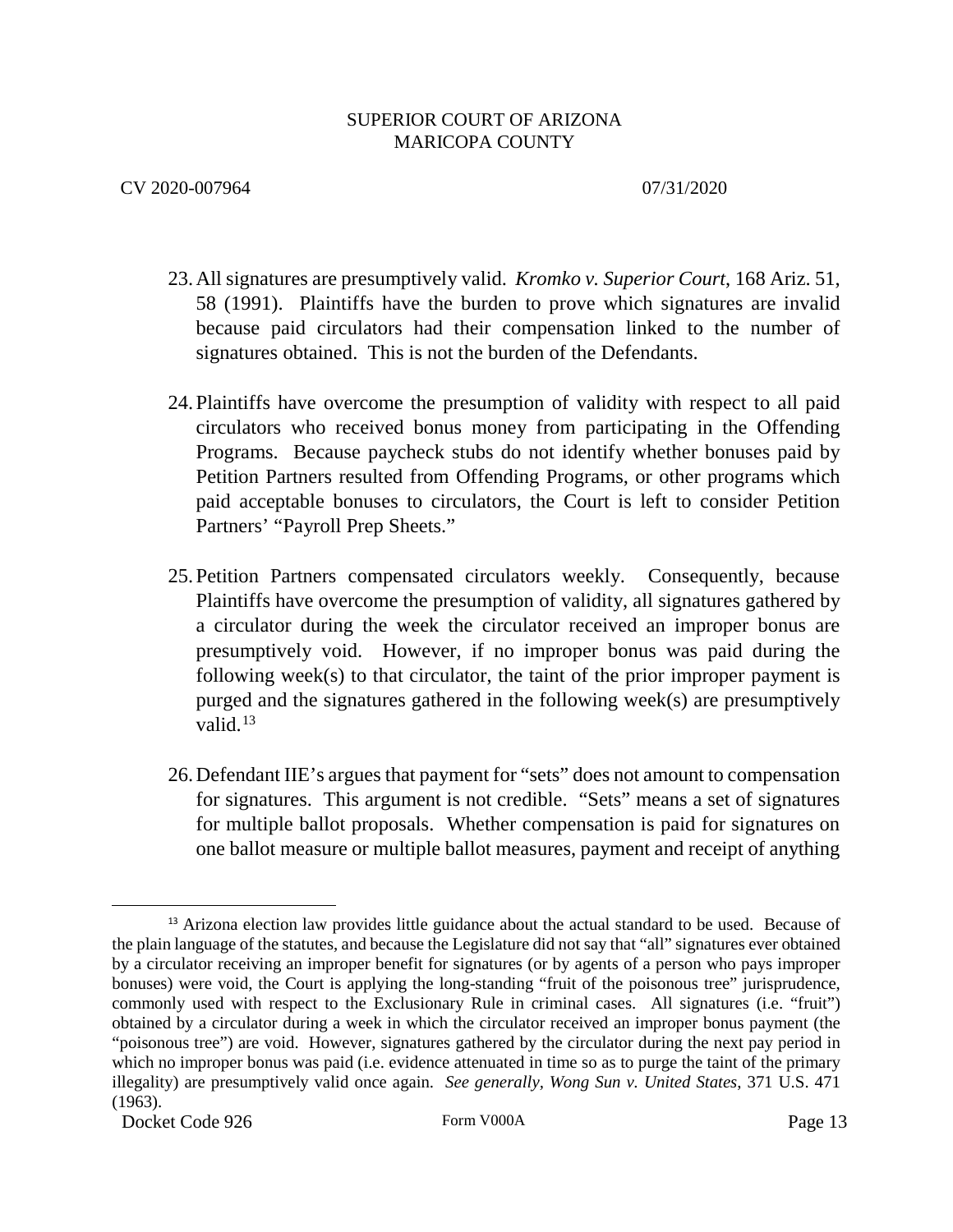# CV 2020-007964 07/31/2020

of value to compensate a paid circulator based on signatures gathered violates A.R.S. § 19-118.01.

27.As stated, the best evidence of bonuses paid from Offending Programs comes from a detailed review of Exhibit 67 – the "Payroll Prep Sheets." After reviewing Exhibit 67, Plaintiffs have proven that the weekly compensation of 146 circulators included improper payments for signatures through an Offending Program. This is broken down as follows:

| <b>Week</b> | Number of circulators receiving improper<br>bonuses during the week in question |
|-------------|---------------------------------------------------------------------------------|
| February 19 | $\overline{0}$                                                                  |
| February 26 | $\overline{0}$                                                                  |
| March 4     | $\mathbf{1}$                                                                    |
| March 11    | $\overline{7}$                                                                  |
| March 18    | $\overline{2}$                                                                  |
| March 25    | $\mathbf{1}$                                                                    |
| April 1     | $\mathbf{1}$                                                                    |
| April 8     | $\mathbf{1}$                                                                    |
| April 15    | $\mathbf{1}$                                                                    |
| April 22    | $\overline{0}$                                                                  |
| April 29    | $\overline{0}$                                                                  |
| May 6       | $\mathbf{1}$                                                                    |

Docket Code 926 Form V000A Form V000A Page 14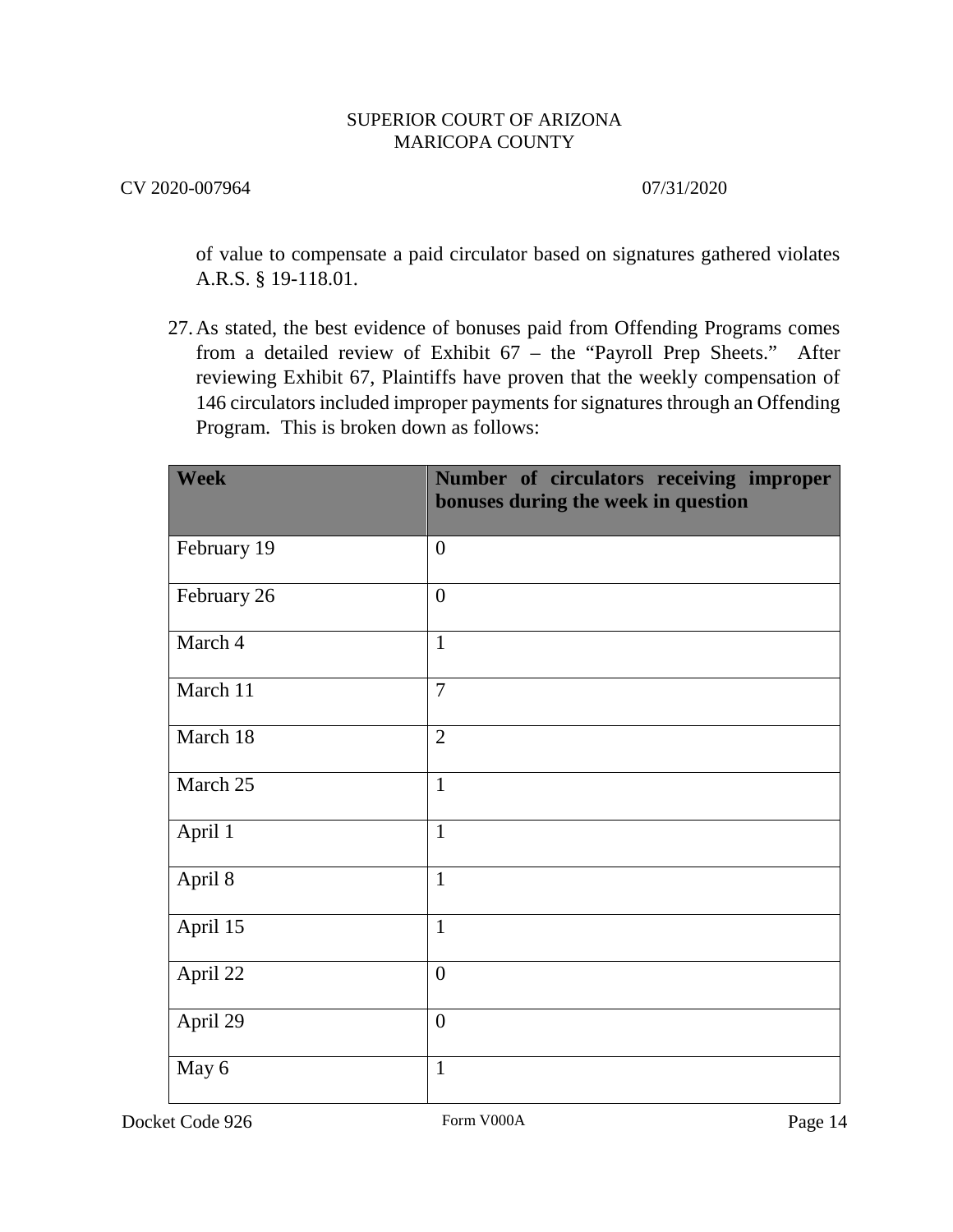| May 13       | $\mathbf{1}$                                                                                                 |
|--------------|--------------------------------------------------------------------------------------------------------------|
| May 20       | $\mathbf{1}$                                                                                                 |
| May 27       | $\overline{2}$                                                                                               |
| June 2       | 9                                                                                                            |
| June 10      | 10                                                                                                           |
| June 17      | 8                                                                                                            |
| June 24      | 54                                                                                                           |
| June 29-30   | 23                                                                                                           |
| July 8       | 21                                                                                                           |
| July 15      | $\overline{2}$                                                                                               |
| <b>TOTAL</b> | 146 instances where an employee's weekly pay<br>included an improper bonus pursuant to<br>A.R.S. § 19-118.01 |

- 28.Defendant IIE has failed to credibly rebut Plaintiffs' evidence that the weekly compensation of Petition Partners' employees does not violate A.R.S. § 19- 118.01 during these 146 instances.
- 29.Plaintiffs have requested that the Court temporarily enjoin the Initiative from being placed on the ballot so that they can discover exactly how many signatures were obtained by the circulators during weeks in which improper bonuses from Offending Programs were paid. The record is devoid of evidence identifying how many signatures were gathered during each of the 146 instances identified by the Court. Plaintiffs make a persuasive policy argument that failing to issue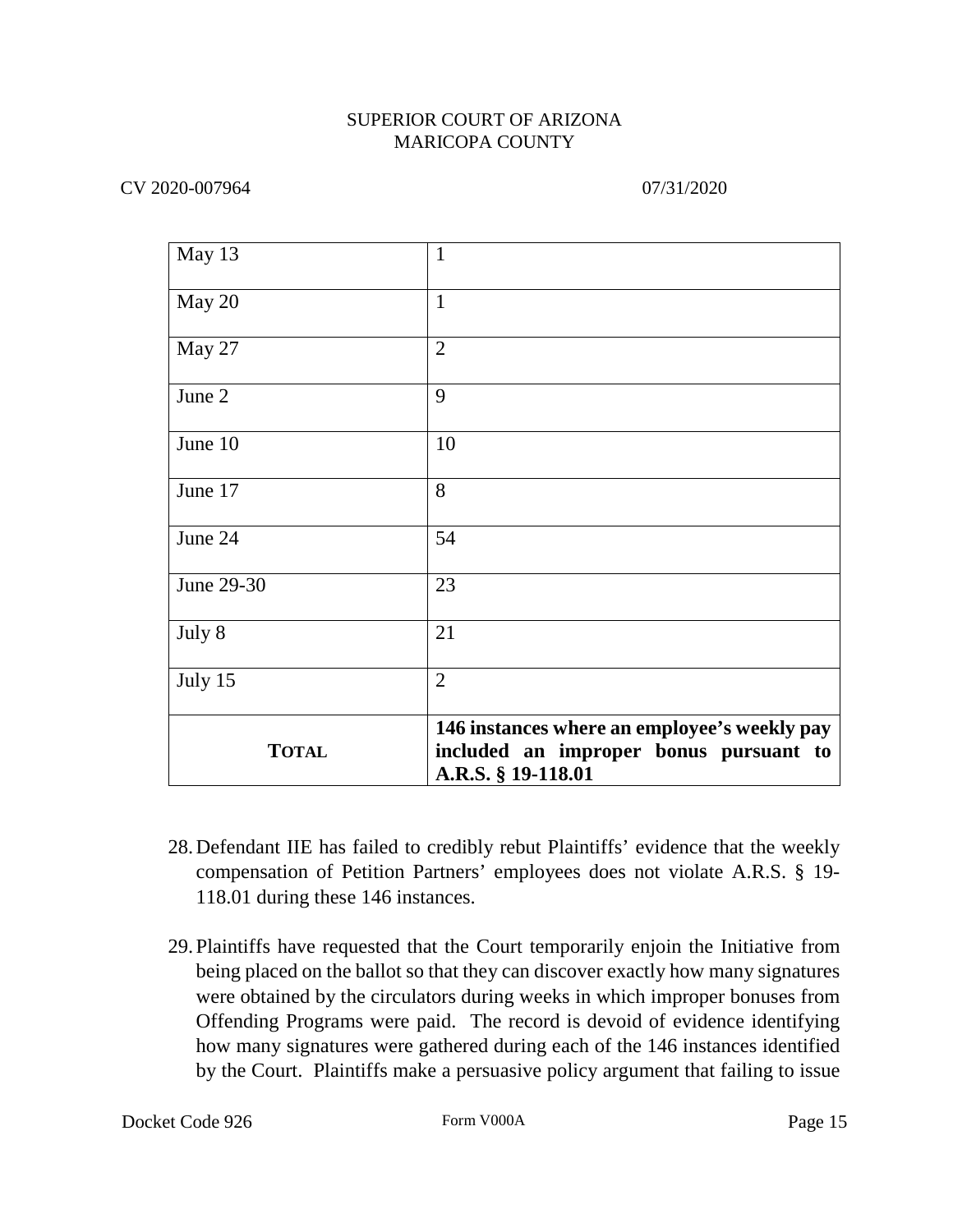### CV 2020-007964 07/31/2020

an injunction will encourage companies like Petition Partners from keeping adequate records in the future.

- 30.The Court, however, declines to issue a temporary injunction to permit Plaintiffs' requested discovery – not because Plaintiffs have not demonstrated the payment of improper bonuses, but instead because Plaintiffs have failed to demonstrate evidence supporting the issuance of a temporary injunction. Under Arizona law, a temporary injunction can be issued when a party demonstrates, among other things, a strong likelihood of success on the merits. Plaintiffs have failed to make a sufficient showing in this regard in that they have not demonstrated that injunctive relief is likely to result in the invalidation of a sufficient number of signatures to make a difference with respect to Plaintiff's second objection.
- 31.Based on the evidence presented at trial, the most productive circulators would obtain a maximum of 12 sets of signatures per hour. Although some circulators worked more than 40 hours per week, many circulators worked less than 40 hours per week. If each circulator worked full time (a 40 hour week), and obtained the maximum number of signatures every hour (12 per hour), a fulltime circulator working with maximum productivity would be expected to obtain approximately 480 signatures in a week. Using these maximum weekly productivity figures, the 146 weeks during which circulators received an improper bonus pursuant to A.R.S. § 19-118.01 from an Offending Program would have yielded 70,080 void signatures. (40 hours per week x 12 signatures per hour  $= 480$  signatures per week x 146 circulator-weeks of void signatures  $=$ 70,080 void signatures). The Court believes that these approximations likely would invalidate more signatures than would be invalidated had Plaintiffs introduced actual records in evidence.
- Docket Code 926 Form V000A Form V000A Page 16 32.To appear on the General Election ballot, the proponents of the Initiative needed to obtain 237,645 signatures. After review, the Secretary of State approved 377,456 signatures in support of the Initiative. Assuming *arguendo* that not one of the signatures approved by the Secretary of State was obtained during the 146 weeks that a circulator was paid an improper bonus, the disqualification of approximately 70,080 signatures still would leave the Initiative with over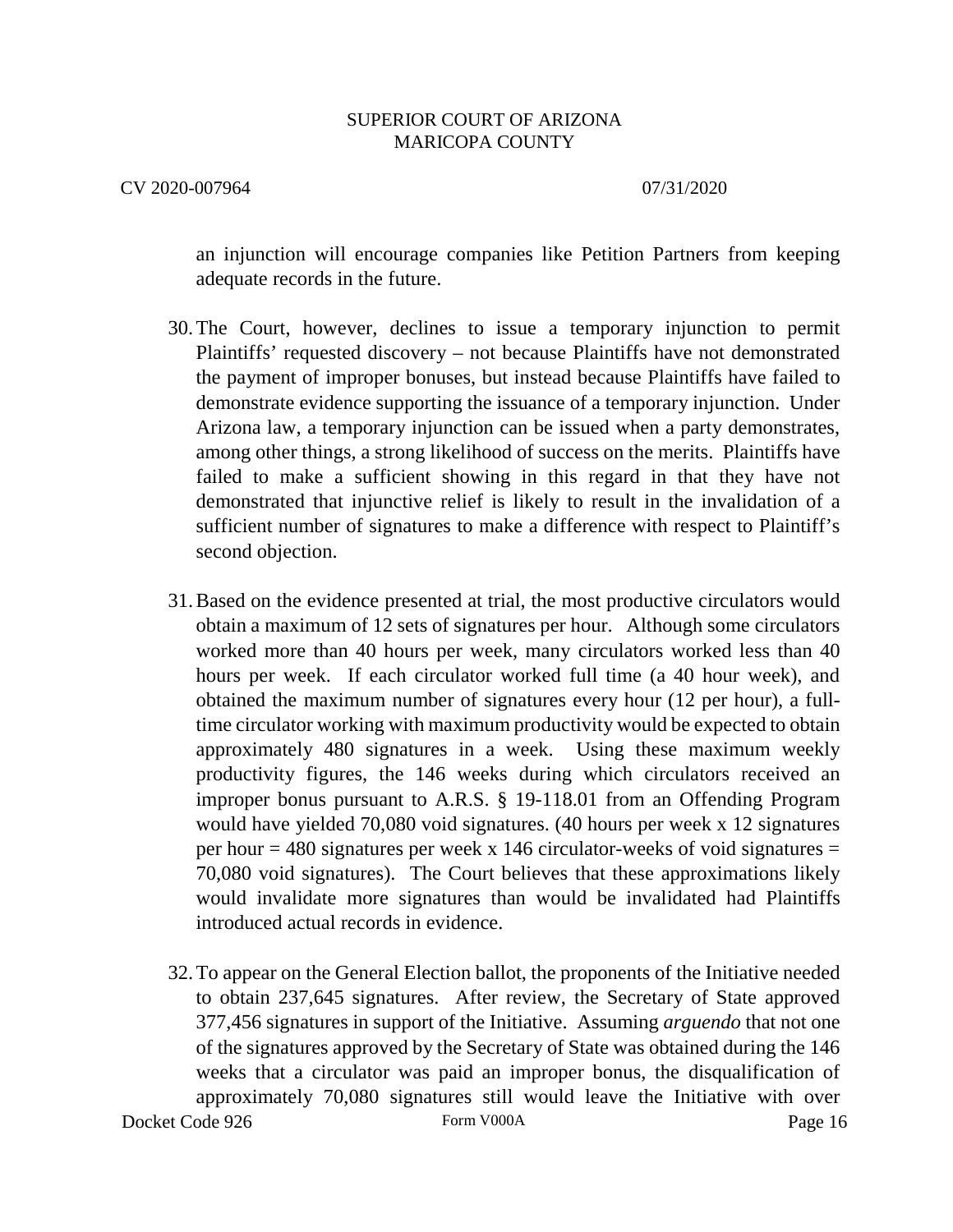CV 2020-007964 07/31/2020

300,000 valid signatures – which is well in excess of the legal requirement. Consequently, a temporary injunction is unlikely to change the result with respect to Plaintiffs' second objection. Therefore, because Plaintiffs have failed to demonstrate a reasonable likelihood of successfully invalidating a sufficient number of signatures pursuant to A.R.S. § 19-118.01, Plaintiffs' request for a temporary injunction is denied.

33.In sum, Plaintiffs have failed to prove their second claim of illegality – namely, that there were an insufficient number of valid signatures filed in support of the Initiative.

# **D. CONCLUSIONS AND ORDERS.**

Two observations are evident at the conclusion of this trial. First, the voluminous briefing and spirited trial presentations manifest that the issue of public school funding has two sides, each firmly dedicated to its own vision of how education should be funded. Second, teachers – and their salaries – appear to be getting caught in the middle of this proverbial tug-of-war.

Defendant Invest in Education elected to lean into the public sentiment from 2018 and drafted this Initiative for Arizona voters, ostensibly advocating for an increase in teacher salaries. This Initiative, however, was about much more than merely raising teacher salaries. IIE chose to couple funding for a teacher salary increase with other material terms – creating other funding for schools, imposing limits on the Arizona Legislature, and attempting to circumvent spending limits in the Arizona Constitution. The Court does not doubt that IIE had noble intentions, and the Court notes that IIE, as the proponent of the Initiative, was well within its rights to fashion the Initiative as it wished.

Where Defendant Invest in Education legally failed was in its obligation to provide transparency to Arizona's voters. IIE's 100-word description failed to identify all of the principal things this broad Initiative actually would do. Because of this lack of transparency, several questions remain, including:

> • Would a sufficient number of signatures have been obtained had the description identified the measure for what it was – a new and permanent tax?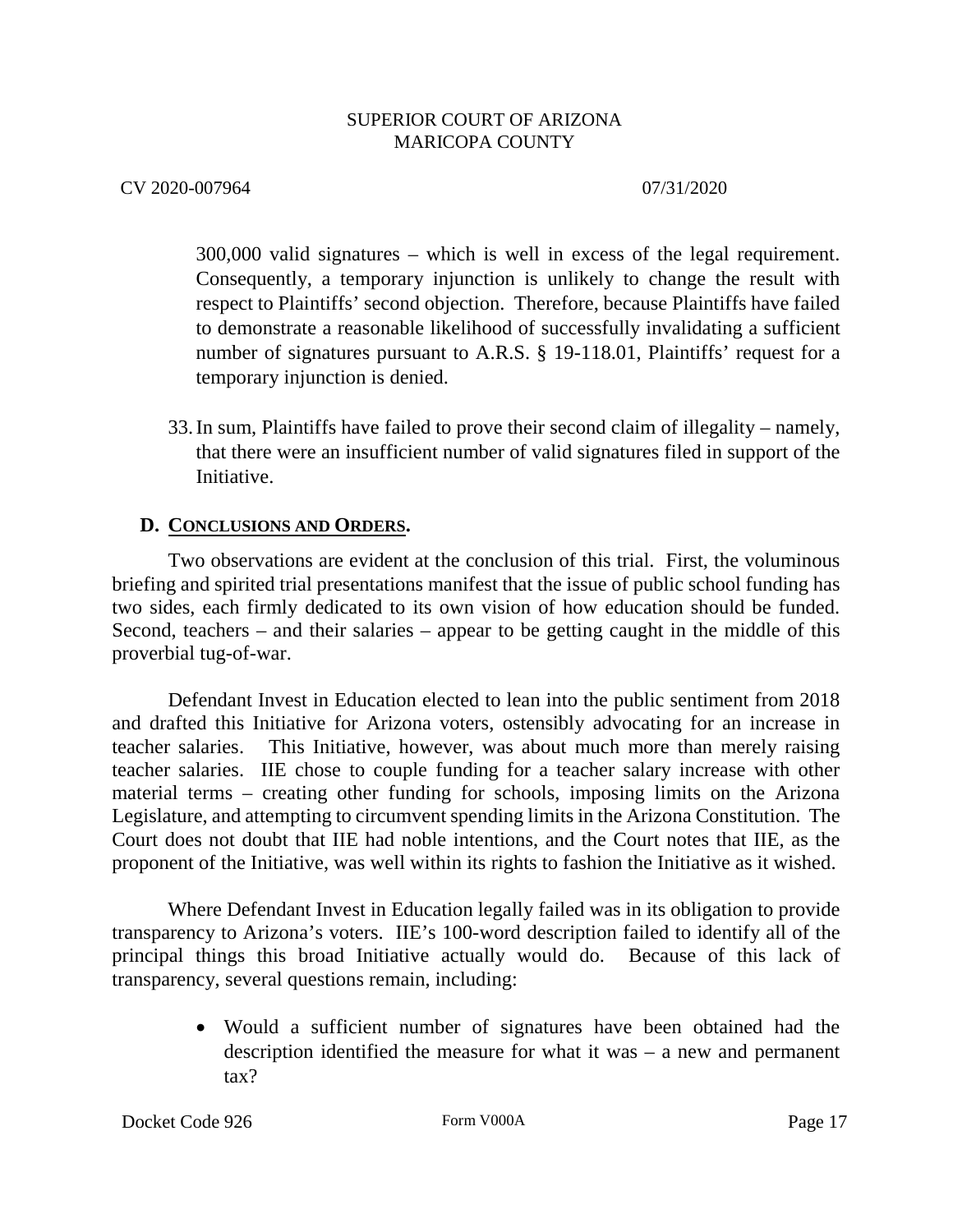# CV 2020-007964 07/31/2020

- Would a sufficient number of signatures have been obtained if the description revealed that no more than 50% of the revenues raised would be used to increase teacher salaries?
- Would a sufficient number of signatures have been obtained if the description mentioned that, at a certain level, pass-through income from several types of businesses would have been subject to the tax?
- Would a sufficient number of signatures have been obtained if the description identified that the marginal tax rate increased by 77.7% on individuals and married couples who were subject to the tax?
- Would a sufficient number of signatures have been obtained if the description mentioned that the Initiative prohibited the Legislature from ever supplanting the funds,  $14$  even if the funds collected pursuant to the tax could not be spent under the Arizona Constitution?

The answers to these questions are unknown because IIE omitted principal provisions of the Initiative from its 100-word description.

The unfortunate victims in this case are Arizona's teachers and students. The Court commends Arizona's teachers for their hard-work, dedication and care for Arizona's students, who are the future of our state. Defendant Invest in Education, quite simply, let Arizona's teachers down for the second time since 2018. Although IIE was free to make the Initiative as broad as it wanted – and the Court casts no aspersions on the intentions underlying the proposed legislation – IIE nonetheless was required to be transparent when obtaining signatures. Instead of identifying all principal provisions in the Initiative's description, Defendant Invest in Education circulated an opaque "trojan horse" of a 100 word description, concealing principal provisions of the Initiative. No matter how well-

<span id="page-17-0"></span><sup>&</sup>lt;sup>14</sup> This question is particularly germane for a ballot measure being circulated in 2020. Indeed, given the current pandemic and public health emergency, reasonable Arizona voters may be particularly sensitive to the benefits of the Legislature having flexibility and authority to apply funds to address the exigent needs of Arizona's citizens. In the current environment, reasonable Arizona voters may be less likely to sign a petition for a ballot measure with a No Supplant Clause.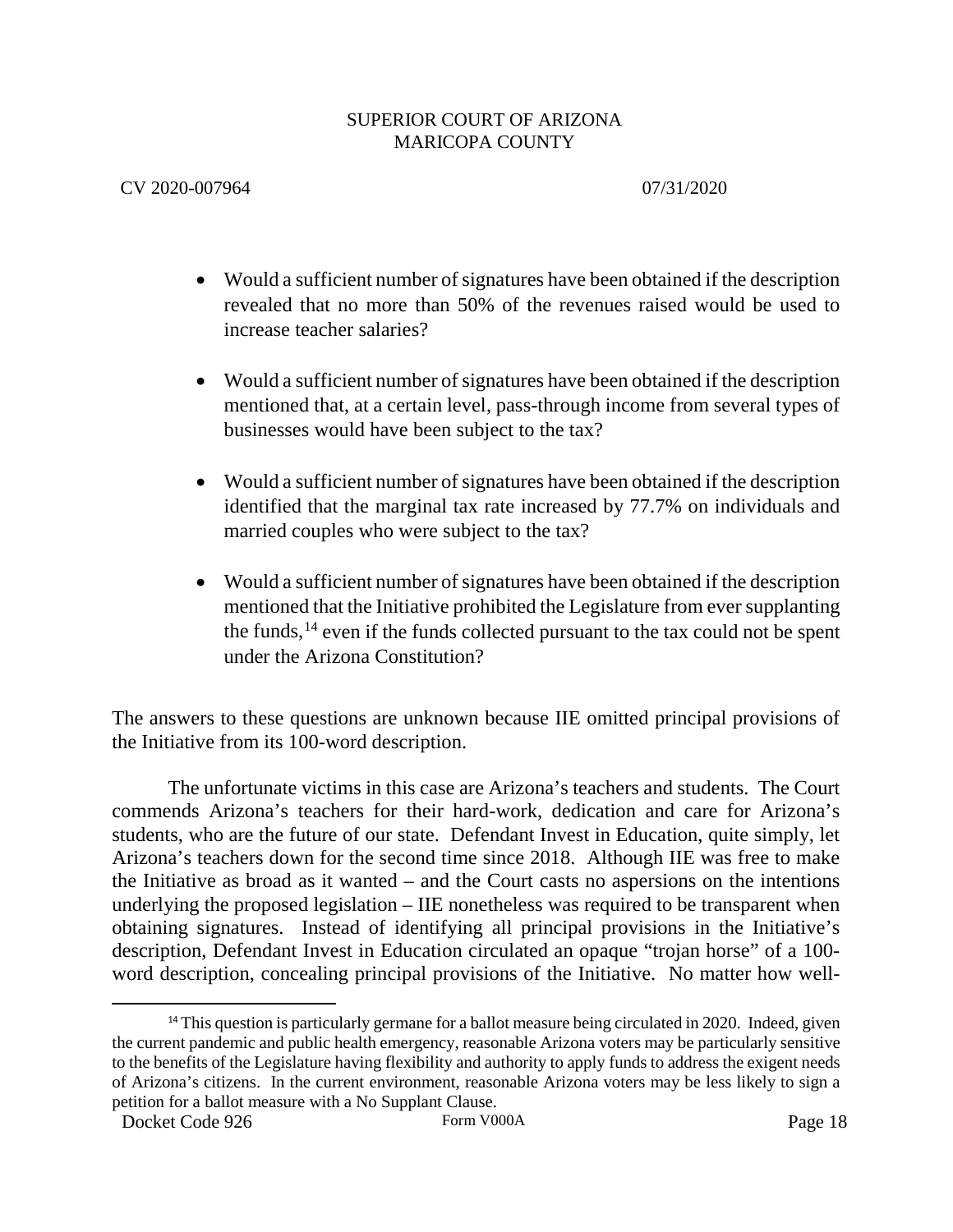CV 2020-007964 07/31/2020

intentioned IIE's Initiative was, its non-transparent description violates Arizona law. Consequently, this self-inflicted shortcoming will prevent voters from considering this Initiative – a result that understandably will disappoint<sup>[15](#page-18-0)</sup> and trouble teachers, administrators, some education advocates, and many Arizona voters.

Good cause appearing,

**IT IS ORDERED** finding in favor of Plaintiffs and against Defendant Invest in Education as to Count I. The Court hereby declares that Plaintiffs are entitled to declaratory relief because the Initiative Petition is legally insufficient. The 100-word description does not accurately describe the Initiative's principal provisions without the substantial risk of confusion for a reasonable Arizona voter. Therefore, the Initiative shall not be certified for placement of the statewide General Election ballot for the November 2020 General Election.

**IT IS FURTHER ORDERED** finding in favor of Plaintiffs and against Defendants as to Count II. Injunctive relief is warranted pursuant to A.R.S. § 19-122(C). Plaintiffs have proven that they are entitled to injunctive relief for multiple reasons. Restraint of the prejudicial act of certifying the Initiative for the general election ballot is needed. Delaying injunctive relief to allow such certification to occur would violate the rights of Plaintiffs, cause irreparable injury, and render future judgment ineffectual. Furthermore, principles of equity compel the issuance of an injunction to protect the initiative process and to prevent the legally-insufficient Initiative from appearing on the general election ballot. The balance of equities and considerations of public policy strongly support the issuance of injunctive relief. Consequently, a permanent injunction is issued enjoining and prohibiting

Docket Code 926 Form V000A Form V000A Page 19

<span id="page-18-0"></span><sup>&</sup>lt;sup>15</sup> The disappointing aspect of this case is that IIE ignored the lessons provided by the Arizona Supreme Court in *Molera* in 2018. When a teacher specifically instructs a student exactly how to complete a math problem, and when the student disregards the instruction and does the math problem incorrectly on a future test, should the student receive a passing grade? The simple answer is no. However, it is not unfair for a feeling of disappointment to arise based on the student's performance because the student disregarded the teacher's specific instruction. IIE can be described much like the student in this example. Two years ago, the Arizona Supreme Court in *Molera* identified *exactly* how IIE could accomplish precisely what IIE seeks to accomplish. (IIE was a party in *Molera*.) Despite this extremely rare occurrence in Arizona jurisprudence, IIE disregarded this instruction and elected to craft the Initiative its own way, using terminology from states such as Massachusetts and Maine that Arizona, by and large, does not use. Like an honest teacher, the Court cannot "look the other way," pretend that IIE has done what is required, and allow IIE to pass.